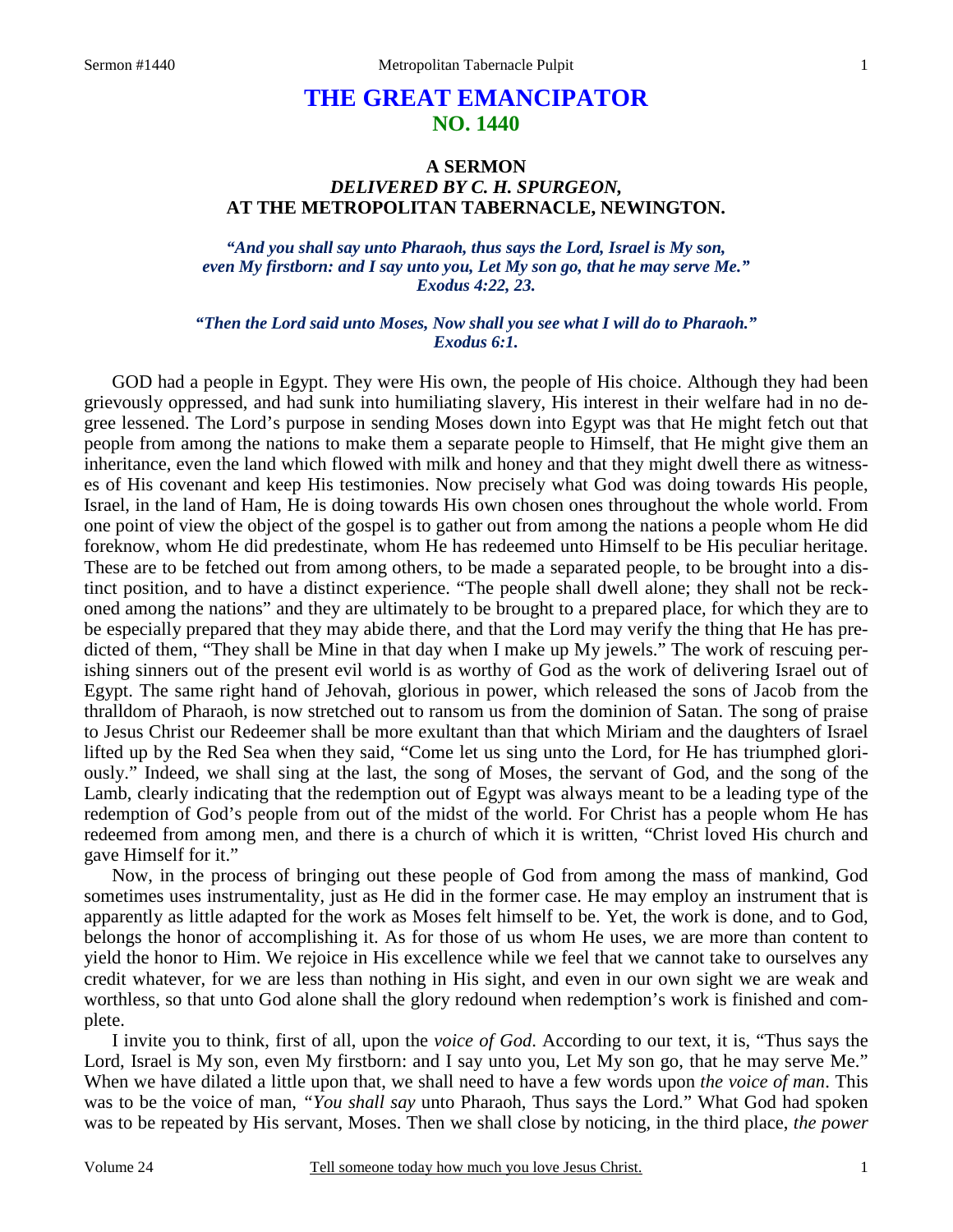*which was to go with this voice of man.* "I will be with your mouth and you shall see what I will do to Pharaoh."

**I.** Let us endeavor, then, at the outset, to fix our thoughts upon THE VOICE OF GOD which was a real power to bring up His people out of Egypt. That voice was threefold—asserting His proprietorship in them, demanding their freedom and ordaining their destiny. *With imperial authority He claims the people as His own.* "Thus says the Lord, Israel is My son, even My firstborn." The Lord knows them that are His and the Lord declared them to be His own with a jealousy of His inalienable right to their allegiance, and an assertion of His unfailing interest in their welfare. The children of Israel were, at that time, in a very sordid condition. They were up to their necks in clay, making bricks. They were a band of slaves, degraded, and brought down to the lowest condition. They were so spiritless that they submitted to any exaction of the tyrant and when the day of deliverance dawned on them, they could not think emancipation possible, or welcome the joyful change in their prospects. They had, as a nation, lost the very thought of liberty. It was trodden out. The people seemed as if they must lose their nationality or only retain it as a nation of slaves. Yet all begrimed and beslaved as they came to be, they were still beloved. The Lord loved them. He said, "Israel is My son, even My firstborn." Surely Pharaoh might have said in his heart, "This is a fine son! What must the God be who says of these brick makers, this abject race, 'This is My son'?" Yes, and these ill-conditioned, unkempt serfs, these debased men and women, He says of them—"Even My firstborn, My son and heir." A man is naturally proud of his son and heir, yet there is the mighty God speaking after the language of mortal men, acknowledging these cheerless, crestfallen, despised and dispirited people and saying, "Israel is My son, even My firstborn," acknowledging them too, in the teeth of proud Pharaoh, whose firstborn was saluted as a prince of the blood royal when he rode through the land, before whom every knee bowed and to whom as the son of the great king, homage was constantly rendered. "Israel is My son," says God, "even My firstborn." He is not ashamed of His people. He acknowledged His great love with which He loved us, even when we were dead in trespasses and sin, just as He loved His people Israel when they were still in bondage and in degradation. "He loved my soul out of the pit," said one of old. He loved us when we were lying in our blood, like an infant cast out unswaddled and unwashed. When no eye pitied us in the day of our nativity and we were cast out in the open field, He passed by and it was a time of love. And He said unto us, "Live." Oh, wondrous grace of God, that He acknowledges His son when that son is still an Egyptian slave.

Moreover, God acknowledged His people when they did not acknowledge Him, for His name, "Jehovah," was scarcely known to them. Although Moses presented himself to them with evident credentials, they were ready enough to reject him. We are informed in other parts of the Scripture that they had gone aside to false gods. During their sojourn in Egypt the Israelites fell into the prevailing superstition of the country, and they forsook the Lord. Some little light still lingered among them. Some traditions were treasured and transmitted from sire to son in solemn trust. Doubtless there was a remnant of pious souls, faithful to the God of Abraham. The bones of Joseph, preserved in Goshen as a memorial of the oath that he took of their tribes, subsequently were carried through all their devious wanderings in the wilderness and ultimately buried in Sechem, as you read in the last chapter of the book of Joshua, vouch for a fidelity we cannot wantonly forget. But the bulk of the people had fallen into the snares which surrounded them, and conformed to the fashions of those among whom their fortunes were cast, whose many gods and lords, were superstitiously served in secret. They were not a people who could have scraped together so much as a molehill of merit if they had tried. They were a vain and vicious people, prone to supplant, yet utterly supplanted. They were especially sinful because their marked proclivities which might have developed on the side of virtue were perverted into stains and stigmas on their reputation. Yet Jehovah says, "Israel is My son, even My firstborn." And does the Lord acknowledge His people when they know Him not? Ah, blessed be His name, He does, or else they would never come to know Him. We love Him, now, because He first loved us and if there had not been that antecedent knowledge of us, and love towards us, we had not now been what we now are. Oh, the freeness and spontaneity of the grace of God, that He should know His people and call them His own, even when as yet they know Him not.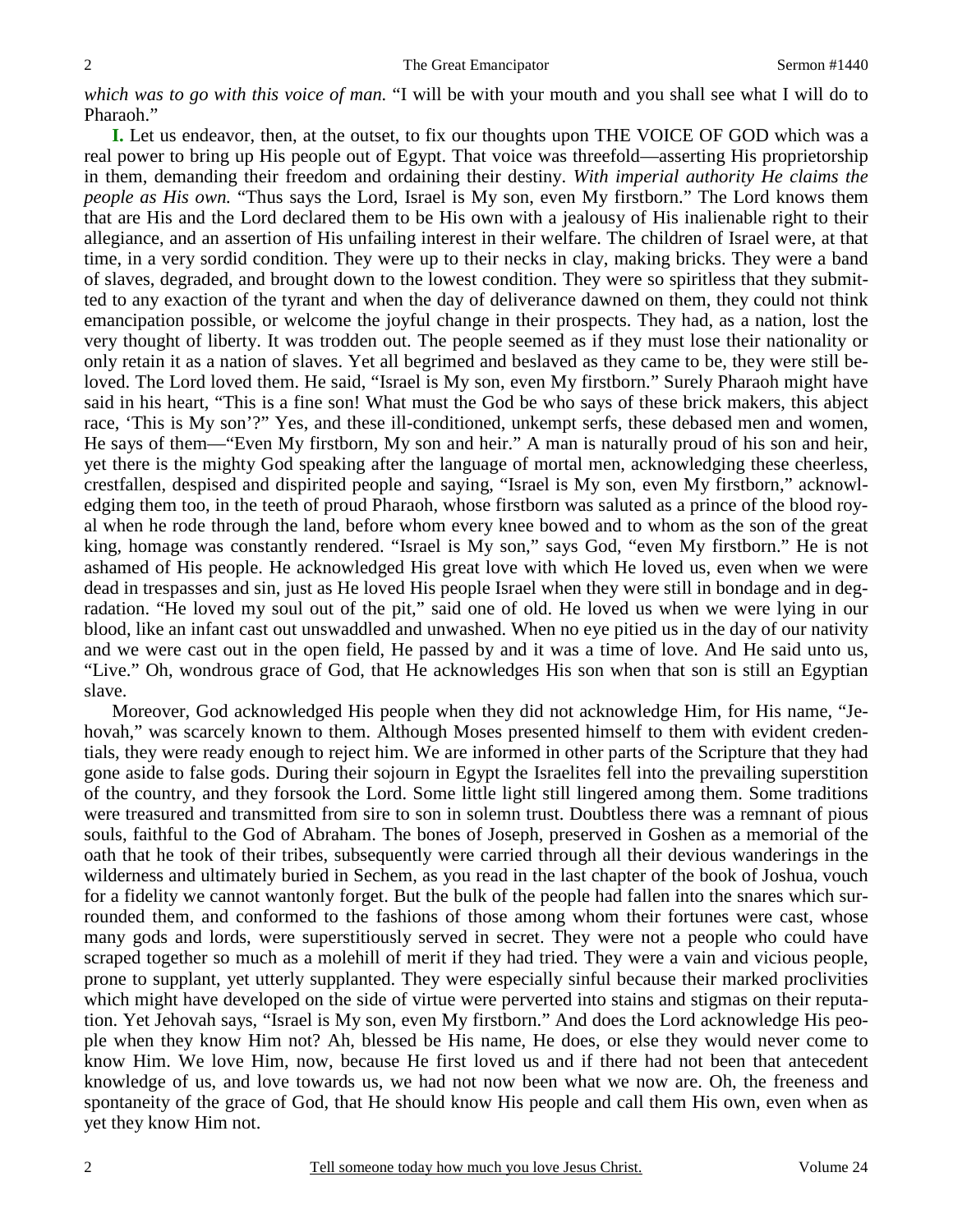#### Sermon #1440 The Great Emancipator

He acknowledged this people by affirming His covenant. "Israel is My son." He was referring to the covenant which He had made with Abraham, Isaac and Jacob of old. And the Lord knows His people and shows favor to them, not because of anything personal to recommend them, for there is no superiority in their nature, no brightness in their intellect, no beauty in their disposition that can be pleasing in His sight. The only title to grace in His eyes is that ancient covenant ordered in all things and sure which He has made, not with Abraham, but with our Lord Jesus, who stands as our covenant head. We do not sufficiently reflect upon the covenant as the great deep that lies under the fountain of many waters out of which all the wells of salvation continue to be filled with the living waters of grace—

> *"Never had you felt the guilt of sin, Or sweets of pardoning love, Unless your worthless name had been Enrolled to life above."*

Unless you had an interest in that covenant which He made in the eternal council chamber long before the earth was most assuredly in hapless, hopeless, obscurity, you would have lived and died. This was the reason why He called Israel His son. An ancient covenant had made Israel to be so regarded. How sweet it is that He does not merely speak about the people as being His *people,* but He says, "Israel is My *son."* There is a love between father and son which cannot be found elsewhere. Blood is thicker than water. Relationship has ties that cannot be relaxed. "Yes, but," says one, "Does God ever call His people in any place, His sons before they are regenerate?" Well, there is a text that says, "Because you are sons, God has sent forth the Spirit of His Son into your hearts, whereby you cry, Abba, Father." It is because, in the purpose of God, His people are really His sons before they know anything at all about it, that in due time He sends the Spirit of His Son to give them the nature of children that they may enjoy the adoption of children and say, "Abba, Father." O beloved, it is delightful to think that the Lord should look upon us before we are born—before we are born again—with a love that cannot be measured and cannot be broken.

The gist of this affirming was thus, "Israel is My son. You, Pharaoh, may call him your slave, but he is My child. He was Mine before he was yours. Israel is My son. You say, 'No, he is my serf.' I say, though he has fallen under your yoke, I will maintain My right to him as My firstborn. He is a prince and to that estate he shall be raised." The Lord has a claim upon His people—a claim which all the claims of law and all the clamors of sin and death and hell shall never be able to deny. And though they basely submit to the claims of the wicked one and make a covenant with death and a league with hell, yet shall Jehovah's claim upon them stand, for thus says the Lord, "Your league with death is broken and your covenant with hell is disannulled." The Lord Jesus will not suffer those whom He has made to be His own people and ransomed by the bloody purchase upon the cross to remain the slaves of sin and Satan. They are His. His Father gave them to Him. They are His. He bought them. They are His. Their names are written on His hands and engraved on His side. They are His. He will not suffer so much as one of them to remain in bondage to the adversary. By thus acknowledging His people, He puts in a positive claim which puts all other claims on one side.

With the bare assertion of absolute right *He demands their unconditional freedom*. "Thus says the Lord, Israel is My son, even My firstborn: and I say unto you, let My son go." What a grand verse that is! What an imperial edict it contains! As in the narrative of the Cosmos, God said, "Light be, and light was," so in the history of the exodus, short words are launched with sovereign force—"Let My son go." Well might the proud heart of Pharaoh have trembled before the Almighty, whose lips asserted a right which His arm was instantly able to enforce. How aptly those tones apply to our deliverance from under the law. The law includes all mankind under its curse. The god of this world claims the whole human race as his subjects. In due time, our Redeemer appears. The Lord Jesus comes, identifies Himself with the enslaved family, bears the curse, fulfils the law and then on the ground of simple justice demands for them full and perfect liberty, having fulfilled for them the precept and for them endured the penalty. *"Let My son go."* On what pretext could the law, unless it was lawless and unjust, put in a claim which has been discharged, or urge a right which has already been fulfilled? No, from under the law the people of God go free and their joy is that they are not under the law from then on, but under grace. And how gloriously do those tones sound when they come with force and power to rescue us from the tyranny of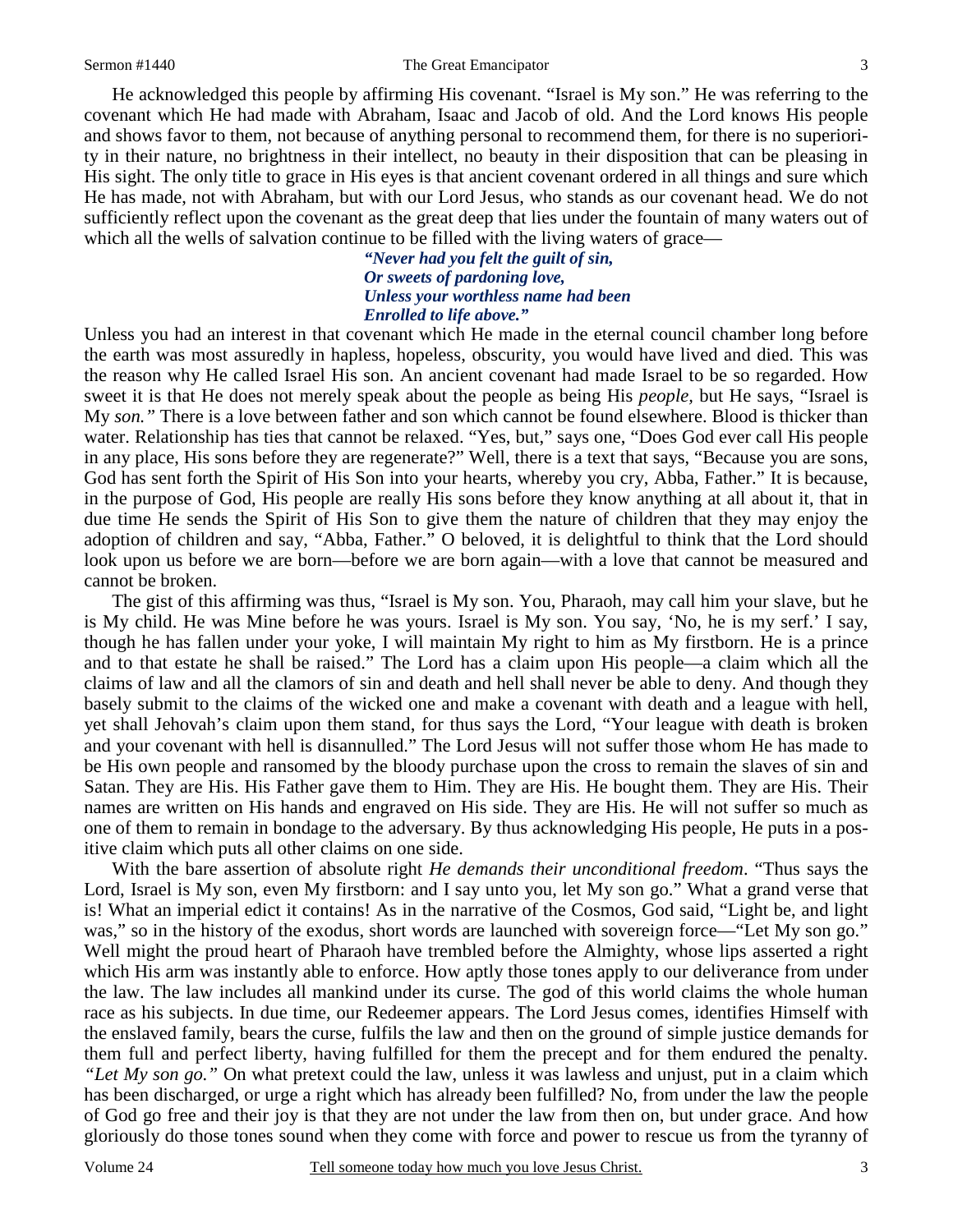sin and Satan. The prince of the power of the air holds men in subjection. He prejudices them and so stops their ears against the gospel. He seals their eyes against the eternal light, but thus says the Lord, "Let My son go," and immediately the prejudice vanishes, the ear is opened, eternal truth shines into the heart, scales drop from the eyes and the soul beholds the heaven-born Light and begins to rejoice. Satan will tie a soul down sometimes, in very heavy bondage. I have known him fasten a soul down with steel chains of despair such as could not be snapped. The man has said, "There is no hope," and he has given up all thought of pardon and eternal life. But, "Thus says the Lord, let My son go." The iron bands have snapped in a moment, and the man has risen to hope and liberty, for the Lord's voice breaks the chains. Fast bound by fearful habits which seemed impossible to give up, having plunged into one sin after another, the man has been shut in by one iron gate and then by another and another, and was enclosed in the innermost ward of the prison. But at midnight he has been struck on the side when he was asleep in his senseless carelessness. Around him shone a great light. The covenant angel has come to him and led him through gate after gate. The iron gates have opened of their own accord, and the man has found himself free, and scarcely knew whether it was true or not. He knew not that it was true, but thought he saw a vision. The thing has been scarcely done before he has found himself to be alive and delivered from the bonds of sin, filled with astonishment at himself and saying, "How can this be?" His tongue has been filled with singing and his mouth with laughter, and he has said, "The Lord has done great things for me, of which I am glad."

Well, beloved, the tones of that august voice which said, "Let My son go" will continue to echo as long as you and I are here below. We shall continue to be let go. This glorious liberty shall be made more manifest to us daily. Are we not as creatures made subject to vanity and compassed with infirmity? By-and-by we shall be liberated from the bondage of the flesh. Our bodies shall go down into the grave and lie there for a while in the prison of the tomb, but that voice which quickened us into spiritual life will resuscitate our bodies and cause them to enter into the resurrection-life of Christ. Through the dark, dismal vaults will sound the loud, cheerful voice, "Let My son go," and there shall not a bone of a believer be left. As it was said of old, "not a hoof shall be left behind," so nothing that belongs to redeemed man shall be left either in hades or in the grave. "Of all that You have given Me I have lost nothing," says Christ, and truly, of person and of things—of all the people and of all that shall belong to the people to make up their manhood—there shall nothing be lost, but the Lord shall have His own and His grace shall triumph.

This voice of God is an acknowledgment of His people and a claim for their deliverance, but no less is it an *ordaining of their destiny*. "Let My son go, that he may serve Me." Oh yes, beloved, we are no sooner set free from serving Pharaoh than we begin to serve Jehovah. "Let My son go, that he may serve Me."

And in what capacity did Israel serve God? It was in the loftiest capacity possible. Israel became Jehovah's priest. It was in Israel that the sacrifice was offered. In Israel the incense was burnt. From Israel went up the sacred psalm. Israel stood before the Lord in that high position of sacred privilege. So, likewise, is it that as soon as a man is brought out of the bondage of sin, he presents unto the Lord the sacrifice of Christ by faith, and afterwards goes on to present himself a living sacrifice. Thus his thanksgivings and his broken and contrite heart are perpetual oblations and offerings of a sweet smelling savor, acceptable to God by Jesus Christ.

Israel became the servant of God by way of preserving the testimony. His were the oracles. Israel kept the knowledge of the one God. Israel kept the revelation of the Most High. While the entire world outside was dark, Israel preserved the light. To this end, in like manner, brethren, you and I are called of God. If He has brought us up out of the Egypt of sin, we are to present daily sacrifice. We are to bear daily testimony to the truth. And oh, if we do not, should we begin to stagger through unbelief, or speak with bated breath of the truth that has been surely made known to us, should the fear of man, or the fashion of the age so beguile our hearts, becloud our eyes, belie our good profession and utterly befool our common sense that we shall blush to bear our testimony—what shame must cover us, what confusion must take hold upon us. But, blessed be His name, He will keep His own true to His Word. If it were possible, the free-thinkers and the false teachers in these days would deceive the very elect, but that is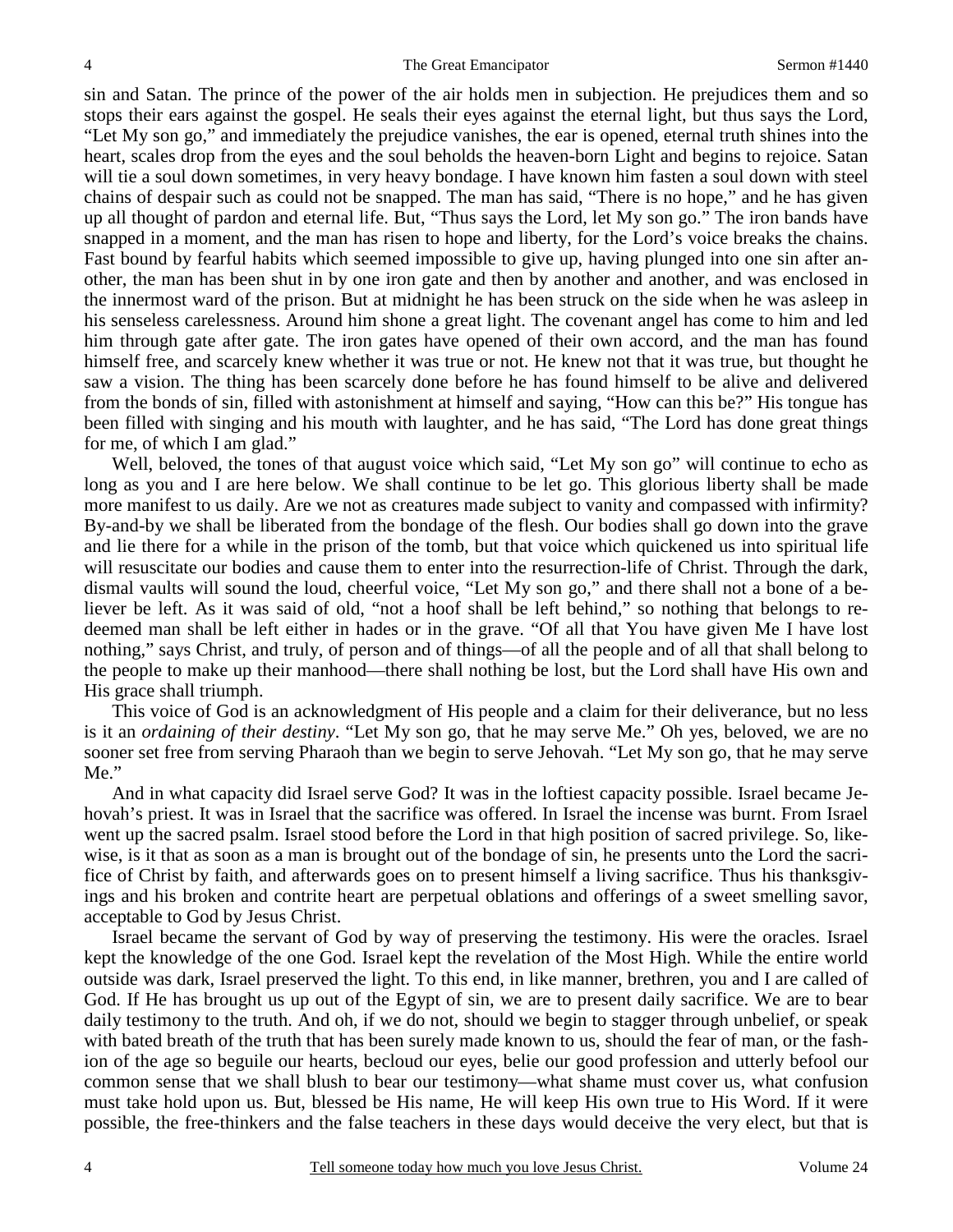#### Sermon #1440 The Great Emancipator

out of the question, it is beyond the range of possibility. All God's children shall be taught of the Lord and they shall hold His truth and bear witness to it, even to the world's end.

Israel was to be God's servant henceforth to serve Him by walking by faith. What a wonderful 40 years' walk that was in the wilderness. They did not live up to it. Still the spirit of that march of mystery was very wonderful. Without sowing or reaping they were fed, supplied with water without fountain, reservoir, or watercourse, guided without a compass and without one sign of path over shifting sand. Yet they were always well-fed, well-housed and what was still more marvelous, their camps were well shaded by day and well lit by night. They had a choice experience of having nothing and yet possessing everything. With no fertile fields or fruitful trees, yet Israel was made to live upon the fat of the kidneys of wheat and to ride upon the high places of the earth. She had all things and she abounded. The Lord was her shepherd and she did not want.

We are often called upon to serve God, and that very conspicuously, though we may be little conscious of it when we are required to walk by faith. This is the work of God, the grandest work a man can do—to believe on Him whom He has sent. The godlike work, the work of works is this, to walk by faith, living upon the unseen God.

Israel was to be God's servant by continually dwelling in happy fellowship with God, and waiting upon Him with holy worship. Nowhere else, in the entire world, was a passover or a feast of tabernacles kept to do Him homage, and nowhere else was this Sabbath hallowed and observed. With them alone Jehovah dwelt and among them Jehovah shone forth. And so, beloved, if you and I have been called out of bondage, it is that we may serve the Lord. Are we all alive to our obligation? Are we faithful to our higher calling? Are we doing our sworn, sacred duty? If anyone here is rescued this night from the grip of the destroyer, delivered from the bondage of this evil world, saved from the damning power of sin, know that when you leave one regiment, you must enlist into another regiment. You come in fresh from the enemy's camp, not to be treated as a prisoner, but as a recruit. You must enlist to assail the powers and passions you once defended. God would have you become His servant that you may serve Him with joy and gladness all your days.

Thus, then, I have opened up the voice of God, as far as my time or strength or knowledge has permitted.

**II.** Now, secondly, here was THE VOICE OF MAN. What a comedown it seems to be. *"You* shall say unto Pharaoh, Thus says the Lord, Let My son go." Why did not the Lord say it Himself? Why did He need to pick up a Moses and send him to say it? Well, dear friends, had the Lord said it Himself to Pharaoh, it would have been very startling and Pharaoh must have yielded ultimately to the divine decree. But don't you see the deeper marvel in the milder proceeding, when Jehovah, as it were, hides His power and cloaks it in weakness? Instead of appealing to Pharaoh with that voice which breaks the cedars of Lebanon, and makes the hinds to calve, He speaks to him by one who was slow of speech and of a stammering tongue.

Now, if God's voice can vanquish Pharaoh when it masks itself behind the feebleness of a stuttering, stammering Moses, it will be more glorious than it would have been if it had used no instrumentality whatever. Why does not the Lord speak to every sinner directly, and bring him out and save him? Well, He might do so. He might do it if He would, but when He condescends instead, to take us poor mortals who have tasted of His love and says to us, "Now you go and be My voice: you go and speak for Me," oh, then His grace and power are not less conspicuous, but they are far more admirable! In using such ill-adapted tools for the accomplishment of His great designs, He shows His own transcendent power. That famous well-cover at Antwerp, just opposite the cathedral—one of the finest pieces of worked iron that was ever known—is said to have been made by Quintyn Matsys with nothing but a hammer and a file, his fellow workmen having taken away his tools. If it is so, the more praise is due to his consummate skill. All the works of God overflow to His glory. But when the tools He uses appear to be totally inadequate to the results He achieves, our reverence is excited, while our reason is abashed, and we marvel at a power we cannot understand. This comes home to some of us very closely. Let us put it to ourselves. Does the Lord take you, my brother, or has He taken me, and does He speak words of eternal power through our poor little tongues—through these unruly members, that are prone to do so much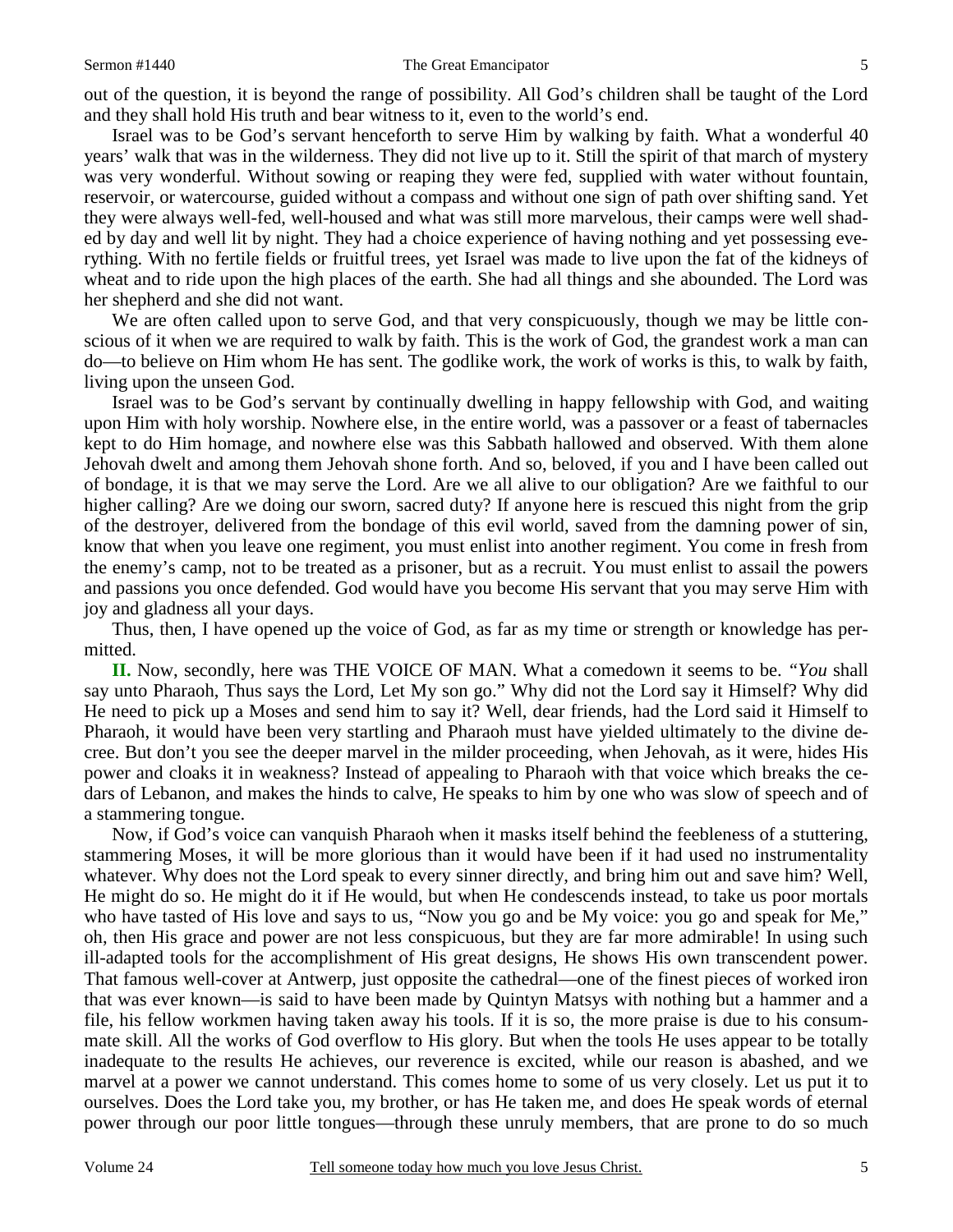mischief? If He really wins souls through them, or pulls down the pride of Pharaoh through them, then shall it ring through eternity that the Lord has done marvelous things. He has taken the worm and made him to be a sharp thrashing instrument, having teeth, and made him to thrash the mountains. He has chosen the weak things of the world to confuse the things which are mighty. Out of the mouth of babes and sucklings He has ordained strength, because of His enemies, that He might still the enemy and the avenger. Unto His name be glory forever and ever.

The feebleness of the human voice has never appeared more tangible than when it has attempted to repeat the sentences which have been uttered by the mouth of the Lord. Moses seems to think that there must be some mistake. Can it be that God means to bring Israel out of Egypt by him? Whenever God designs to make His servants eminently useful, He lets them know their frailty. The more treasure there is in the vessel, the less will its comeliness be vaunted. It is mere common ware, an earthen vessel that the excellence of the power may be of God and not of us. But when Moses found that he really was employed of God how fearless he was of ridicule. He went in unto Pharaoh and delivered his Master's message. The interview with Moses and Aaron must have seemed supremely ridiculous to Pharaoh. It put him into a great rage. These two Israelites, wretched slaves, coming to tell the great king of Egypt that he must let Israel go, how absurd! Even to the Israelites it must have appeared preposterous, for two persons such as these to go in before the king. Why, with a word he could have said, "Take off the dogs' heads," and so have ended all the business directly. Yet they went and faced him in his royal palace and delivered what he might think a vain menace, but what they knew to be a veritable message from God.

Insignificant as we, of ourselves may be, the very fact that God instructs us to speak might suffice to quell our fears. We must go and speak the Lord's message and must not be afraid of being thought infatuated. When I have sometimes bid a sinner live and believe in Christ, I have heard a mutter, "What is the good of telling a dead man to live?" Some wise brother has said, "You might as well shake a pocket handkerchief over a grave." Yes, brother, it is true—quite true. So might Moses as well have shaken a pocket handkerchief outside Pharaoh's palace, but, when God bid him to go and tell Pharaoh to let His people go, he went and did it. And when the Lord bids any of us go to a sinner and say, "Believe," we cannot make the sinner believe, neither can he make himself believe, but the preacher sent of God is an echo of God's voice. God speaks through him. With authority he is commissioned to say to the sinner, "Turn you, turn you; why will you die? Repent and be baptized, every one of you." We are bid to speak peremptorily, as ambassadors of the King. Not because of any prerogative we assume, but as we commend ourselves to every man's conscience, there is power in our message. The voice that speaks by stammering Moses is divine, notwithstanding the ridicule that may be heaped upon it.

Moses, having such a command to go and speak, must be undeterred by refusal. "I know not the Lord," said Pharaoh, "neither will I let His people go." Now, dear brother, you cannot win souls unless you are prepared to meet with strong rebuffs. Yes, but some are heartbroken if any resistance is offered them. You may expect it. Old human nature does not know the Lord. You remember how Melancthon thought he was going to convert any number of people when he began to preach, but when he found out his mistake, he said, "Old Adam is too strong for young Melancthon." So he is. You will come across a bit of grit every now and then which will break your knife. Be not dismayed, the Lord will sharpen you and make you stronger and stronger yet, for even that Pharaoh who said, "I will not let the people go," will be down on his knees presently begging the people to depart. We must be prepared for opposition, and neither flinch nor tremble, but brace ourselves up for the struggle.

So, too, the man whom God sends ought to be assured of success. I am persuaded that Moses, after he got over his first little difficulties with the people and recovered from his own diffidence, parleyed not with doubt, but was strong in faith. There he stood with the wondrous rod, turning waters into blood and slaying all their fish, covering the heavens with blackness, turning the dust into living creatures, bringing hail and grievous plague, and doing it all as calmly and quietly as he should do who feels that he is the voice of God. How steadily he kept at his work! With what diligence he persevered in it, till at last the  $10<sup>th</sup>$  plague found Moses unmoved, ready to conduct the people away to the Red Sea and to bring them out into the wilderness! O servants of God, be calm and confident. Go on preaching the gospel. Go on teaching in the Sunday school. Go on giving away tracts. Go on with steady perseverance. Be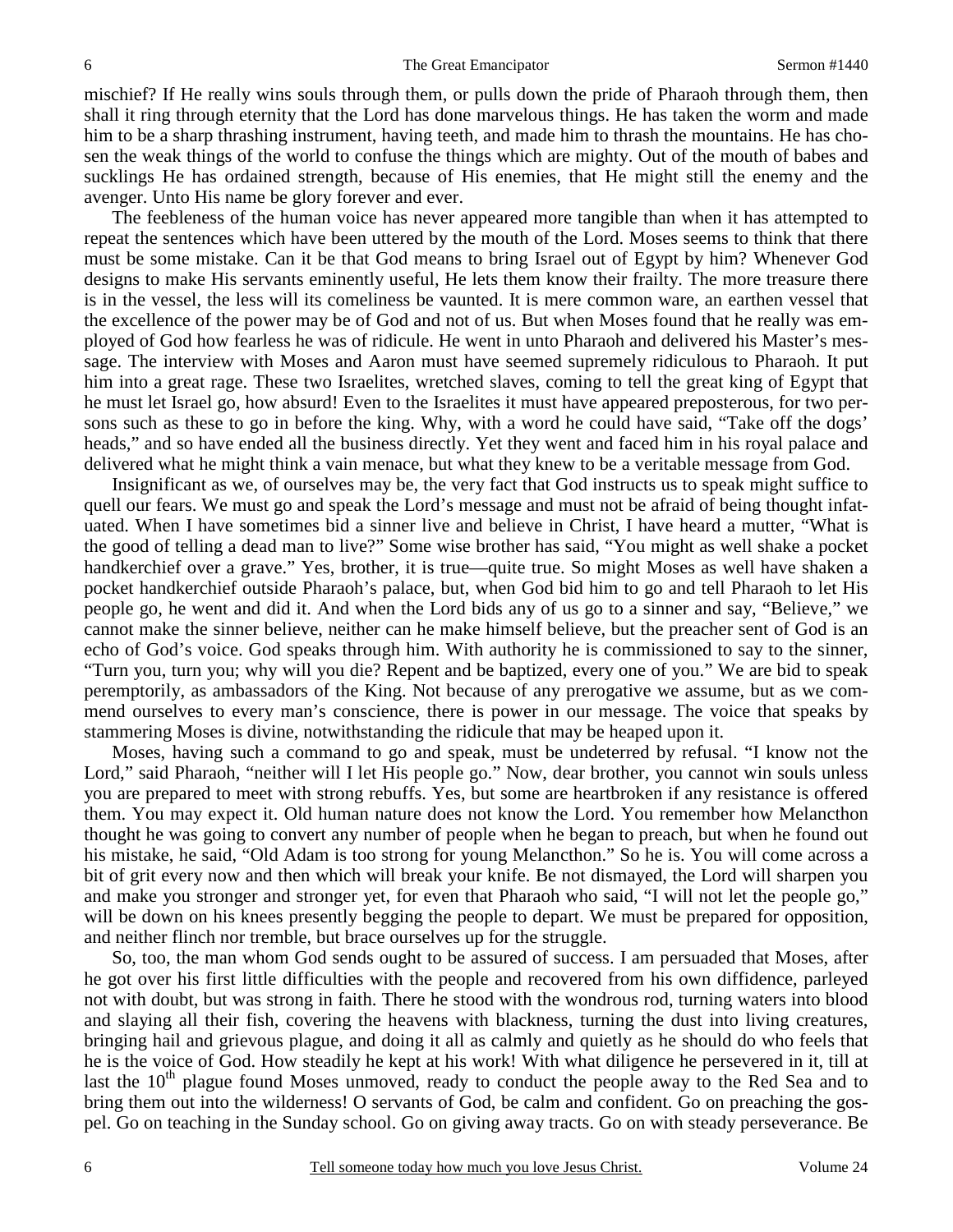sure of this, you shall not labor in vain or spend your strength for nothing. Do you still stutter? Are you still slow of speech? Nevertheless, go on. Have you been rebuked and rebuffed? Have you had little else but defeat? This is the way to success. You shall pave the road with the rough flints of your failure. Toil on and believe on. Be steadfast in your confidence, for with a high hand and an outstretched arm the Lord will fetch out His elect, and He will fetch some of them out by you. Only trust in the Lord and hold on the even tenor of your way.

**III.** Our last word is upon THE POWER OF GOD. Without the power of God the voice of man would have been an utter failure.

What effect was produced by the voice of Moses? Went there not forth with it a power which plagued Pharaoh? It filled the sinful land of Egypt with plagues. So men that preach God's gospel with God's power fill the world with plagues. "I know that," a man says. "I wish I had never listened to that fellow. I could not sleep last night." No, the frogs were his bedchamber. The true preacher finds his hearer sometimes saying, "I will never go again. Wherever I am, I seem to be haunted and tormented with the truth that man has spoken so badly and so boldly. The commands he enforces run counter to the prejudices I cherish. They alarm my conscience and worry me incessantly." Yes, he has made a simple sermon bring forth all manner of flies—thoughts that will sting a man wherever he goes and he cannot escape from them! He still kicks and strives against the gospel—rebels against it, won't have it—gets angry, goes to the theater one night, joins in a little social revelry another night, but to no purpose. He does not enjoy anything. He scarcely knows why. Soon a thick darkness comes over the whole scene of life, as the darkness came over all the land of Egypt. All that was beautiful and brilliant is now obscured. All that was pleasant and joyous is now eclipsed. The man finds that he does not even enjoy the ordinary comforts of life. He does not know why. He does not intend to yield to the gospel, yet his very bread seems sour and the water he draws from the well is brackish and bitter. His troubles multiply and follow one another in quick succession. Now a hail storm that leaves desolation behind; then a grievous disease among the cattle, the hand of the Lord is not confined to the farm. It will visit your home. His terrible judgment reaches your family, your fondest love, your firstborn son. As of old, there was a cry going up in the land of Egypt, so that it was intolerable to stay there, so God lays bare His arm in the exceedingly great plagues which His terrible law brings upon a man. When He means to fetch him out and bring him to Himself, God's servants become the harbingers of plagues. Jesus Himself said, "I came not to send peace on the earth, but a sword." That sword is unsheathed and families are divided against each other, with the grand intent that Israel should be brought out and peace established by the redemption which Jehovah has provided.

What will occur, by-and-by? Why, the oppressor will be glad to part with his bondmen. It sometimes happens that the ungodly become very glad to get rid of God's chosen people, whom they are prone to persecute. "Their melancholy ill agrees with our liveliness," so they say. They did all they could to invite them to their parties and get them into their frivolities again, they laid traps for them to keep them away from hearing the gospel, but now the Lord has begun to deal with them. Their old companions say, "Now we must leave him." "I have tried all I could to get our old comrade back to our old parties," says one, "but really, he said such things that he quite poisoned all our pleasures. We could not enjoy ourselves. I say, let us get rid of him. Do not let him be in our company any more." Yes, it is a grand thing—when the preaching of the gospel makes the ungodly want to keep the converts away from their cliques—when they say, "Oh, go off to the Tabernacle. We do not want you here. You have pestered us enough with your religion, and your prayers, and your crying, and your tears, and your talk about being lost, and your needing to find a Savior. You are bad company and you had better be gone." A lady, who joined this church some years ago, moving in the higher circles of society, said to me, "I was quite willing to continue my acquaintance with my friends, but I found they gave me the cold shoulder and did not want me." Just so. It is a great mercy when the Egyptians say, "Get you gone," and when they are ready to give you jewels of silver and jewels of gold to get rid of you. The Lord wants His people to come right out and to be separate. He knows how, by the simple utterance of the gospel, to put such a division between His people, and those who are not His people, that even the ungodly shall begin to say, "Get